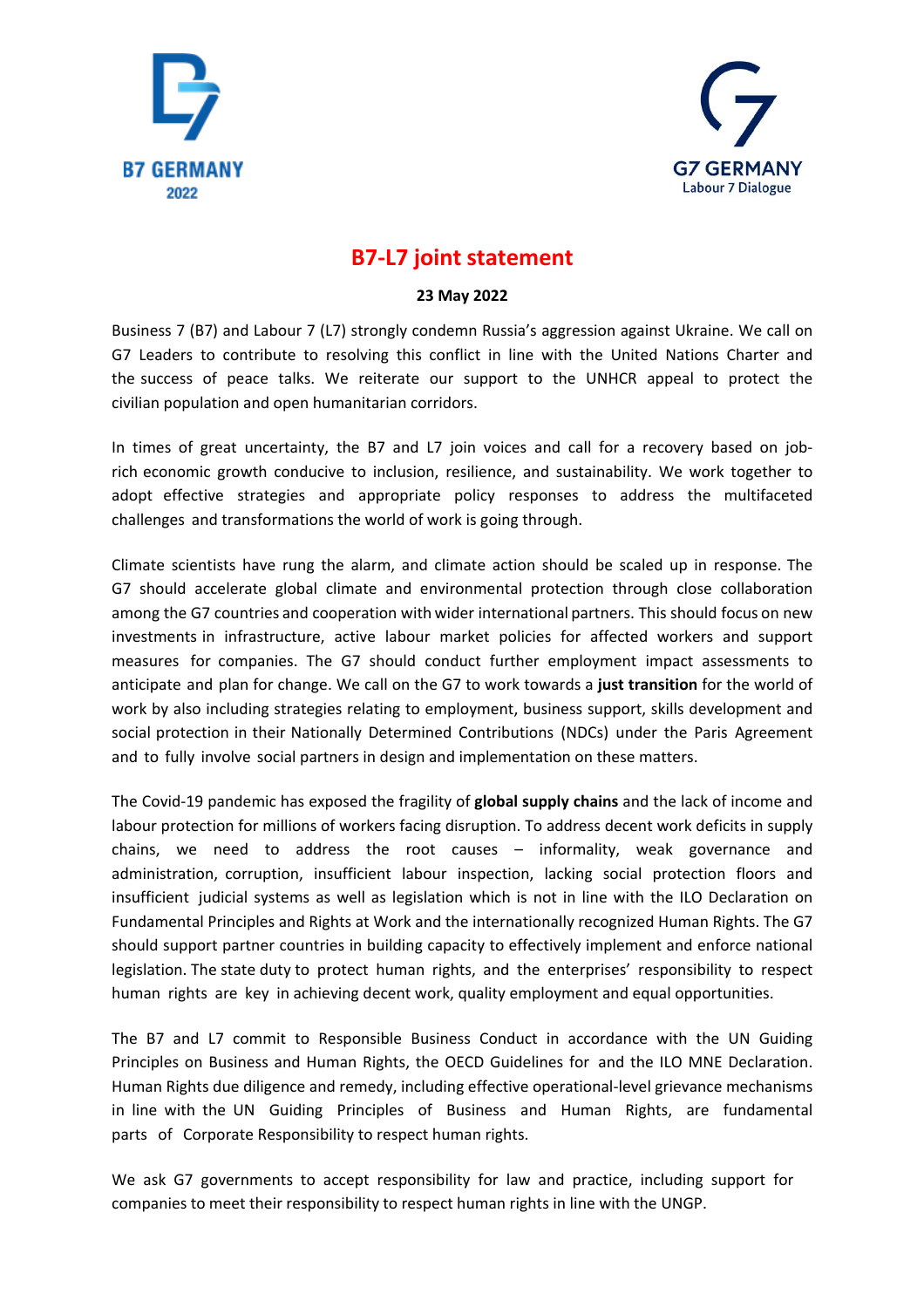



The B7-L7 call on G7 countries to also strengthen innovative approaches for collective action, such as the Vision Zero Fund and the Alliance 8.7. These innovative approaches provide valuable contributions for achieving effective change.

We support the G7 work on **Occupational Safety** and **Health (OSH)** and the discussion on climaterelated threats to workers and businesses. We need better implementation of OSH at the workplaces including through better training, to reduce workplace-related deaths, injuries, and illnesses. The establishment and promotion of joint workplace safety committees in line with national law and regulation can be an important means to increase safety. The G7 social partners commit to collaborate and engage constructively in the ILO discussion on OSH.

Declining population growth rates unabated by migration policy could pose challenges for the future of the world of work. Against the backdrop of **demographic pressures**, the G7 countries should guarantee skills and labour availability. We note that implementing G7's past commitments would address the challenges arising from ageing societies.

The G7 governments have committed to increasing the participation of underrepresented groups in the labour market. We call on doubling efforts to make labour markets accessible to more persons, focusing on developing skills, making workplaces accessible to all, and ensuring quality care services. **Investing in the care economy** has considerable potential for job creation, both direct and indirect, by removing barriers to the labour market participation of those who need to care for family members.

We call for inclusive and **well**-**functioning labour markets** and enhancing job quality in G7 countries and adapting labour market policies and institutions to ensure that they are conducive for job creation, innovation and entrepreneurship, as well as to ensure decent work for all.

Further to this, we call for action to address **informality** and facilitate the transition to the formal economy through appropriate legislative and regulatory frameworks, a conducive business and investment environment, and the respect for, promotion and realization of the ILO Fundamental Principles and Rights at Work. The G7 should support the ILO and partner countries to develop and implement formalisation strategies including through technical capacity building, sharing of best practices, and financial assistance.

We call on the G7 to adopt policies that would prepare and assist employers and workers to succeed the transition to and benefit from the **digital economy**. To this end, it is crucial to strengthen policies for upskilling and reskilling, digital education and vocational training and to strengthen investment in public digital infrastructure, so that opportunities at the labour market are created and the digital divide can be bridged.